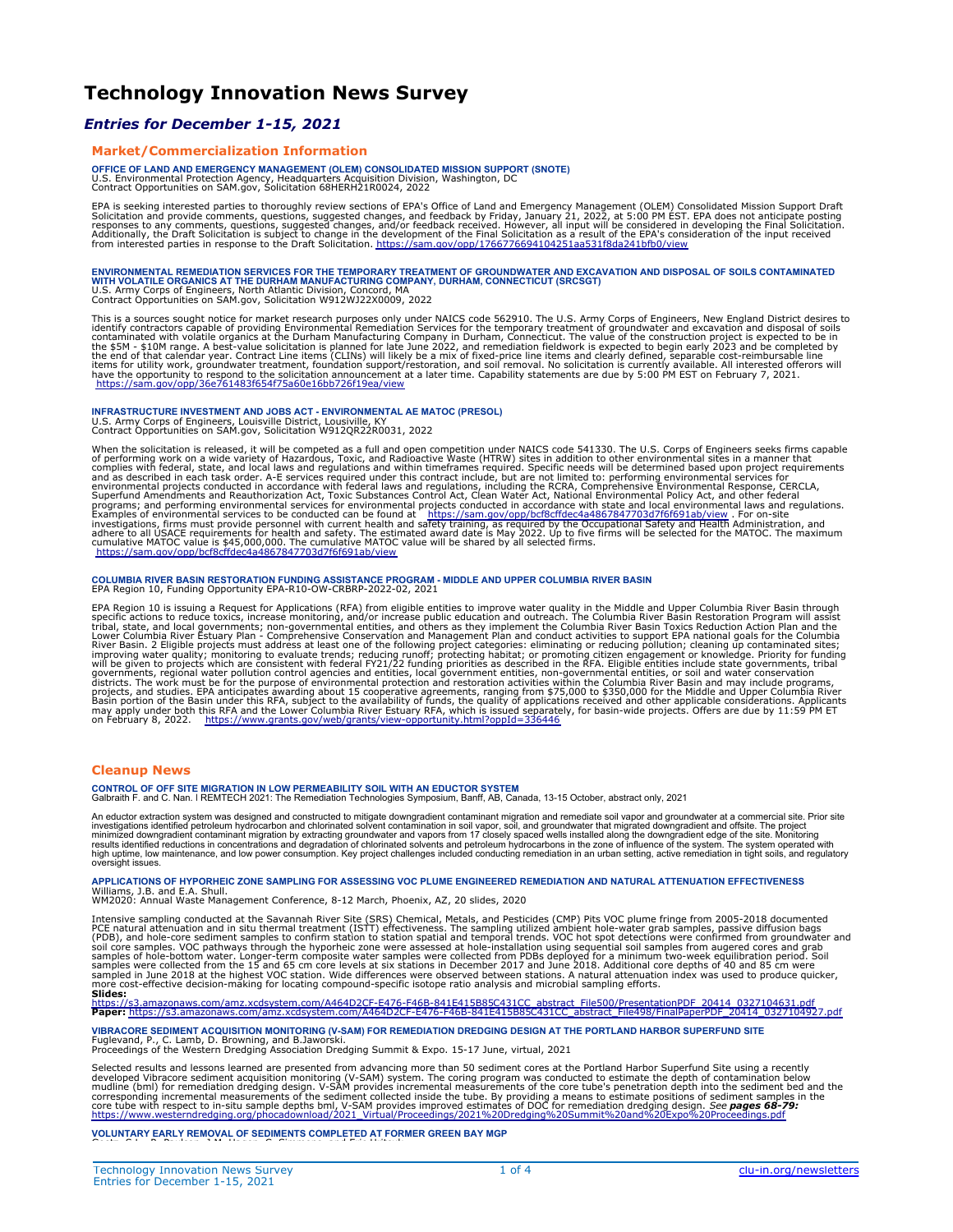Goetz, S.L., R. Paulson, J.M. Hagen, C. Simmons, and Eric Hritsuk. Proceedings of the Western Dredging Association Dredging Summit & Expo. 15-17 June, virtual, 2021

The Wisconsin Public Service Corp former manufactured gas plant (MGP) Superfund Site enrolled in EPA's Superfund Alternative Site (SAS) program completed<br>a voluntary early removal action of MGP-affected sediment in 2018-20

### **Demonstrations / Feasibility Studies**

**FIELD-SCALE DEMONSTRATION OF PFAS LEACHABILITY FOLLOWING IN SITU SOIL STABILIZATION** McDonough, J.T., R.H. Anderson, J.R. Lang, D. Liles, K. Matteson, and T. Olechiw. ACS Omega 7(1):419-429(2022)

A field-scale validation compared the efficacy of commercially available stabilization amendments to mitigate PFAS leachability, followed by field-scale scill mixing.<br>A field-scale validation compared the efficacy of comme

# FIELD DEMONSTRATION OF COUPLING ION-EXCHANGE RESIN WITH ELECTROCHEMICAL OXIDATION FOR ENHANCED TREATMENT OF PER- AND<br>POLYFLUOROALKYL SUBSTANCES (PFAS) IN GROUNDWATER<br>Liang, S., R. Mora, Q. Huang, R. Casson, Y. Wang, S. Woo

A pilot-scale field demonstration evaluated remediation of aqueous film-forming foam (AFFF)-contaminated groundwater using a coupled regenerable ion exchange resin (IKR) and<br>electrochemical oxidation (EO) treatment train.

## MAPPING AND MONITORING OF DNAPL SOURCE ZONES WITH COMBINED DIRECT CURRENT RESISTIVITY AND INDUCED POLARIZATION: A FIELD-SCALE NUMERICAL<br>INVESTIGATION<br>Almpanis, A., J. Gerhard, and C. Power.<br>Water Resources Research 57(11)e

A field-scale study assessed combined direct current and induced polarization (DCIP) to characterize and monitor DNAPL source zones (SZs). A newly developed<br>DNAPL-DCIP numerical model couples a 3D multiphase flow model (to

### ESTABLISHING THE PREVALENCE AND RELATIVE RATES OF 1,4-DIOXANE BIODEGRADATION IN GROUNDWATER TO IMPROVE REMEDY EVALUATIONS<br>Adamson, D.T., J.T. Wilson, D.L. Freedman, A.A. Ramos-García, C. Lebrond, and A. Danko.<br>Journal of H

Field, lab, and monitoring efforts were used to investigate natural attenuation (NA) processes for 1,4-dioxane at 10 sites. Multiple lines of evidence for 1,4-dioxane biodegradation were used to understand the prevalence o

### **Research**

IN SITU ARSENIC IMMOBILISATION FOR COASTAL AQUIFERS USING STIMULATED IRON CYCLING: LAB-BASED VIABILITY ASSESSMENT<br>Barron. A., J. Sun, S. Passaretti, C. Sbarbati, M. Barbieri, N. Colombani, J. Jamieson, B.C. Bostick, Y. Zhe

Sediment and groundwater from a severely polluted coastal aquifer were used to explore the efficiency of nitrate-Fe(II) treatments to mitigate dissolved As was removed compared to unamended controls, and concentrations wer

## POTENTIAL HUMAN HEALTH HAZARD OF POST-HURRICANE HARVEY SEDIMENTS IN GALVESTON BAY AND HOUSTON SHIP CHANNEL: A CASE STUDY OF USING IN<br>VITRO BIOACTIVITY DATA TO INFORM RISK MANAGEMENT DECISIONS<br>Chen, Z., S. Jang, J.M. Kaihat

The suitability of in vitro toxicity testing methods was investigated as a rapid way to identify areas of potential human health concern. Sediment samples (n = 46) from Galveston Bay and the Houston Ship Channel (GB/HSC) a

**DEVELOPMENT OF TOXICITY REFERENCE VALUES (TRVS) FOR BIRDS EXPOSED TO PFOS, PFOA AND ASSOCIATED MIXTURES OF FLUORINATED COMPOUNDS** Simcik, M. and S.J. Bursian. SERDP Project ER-2624, 128 pp, 2021

A study assessed the acute toxicity of PFOS and PFOA, individually and in combination, and two aqueous film-forming foam (AFFF) formulations in Japanese quail. Acute studies<br>involved feeding 10-day old quail feed dosed wit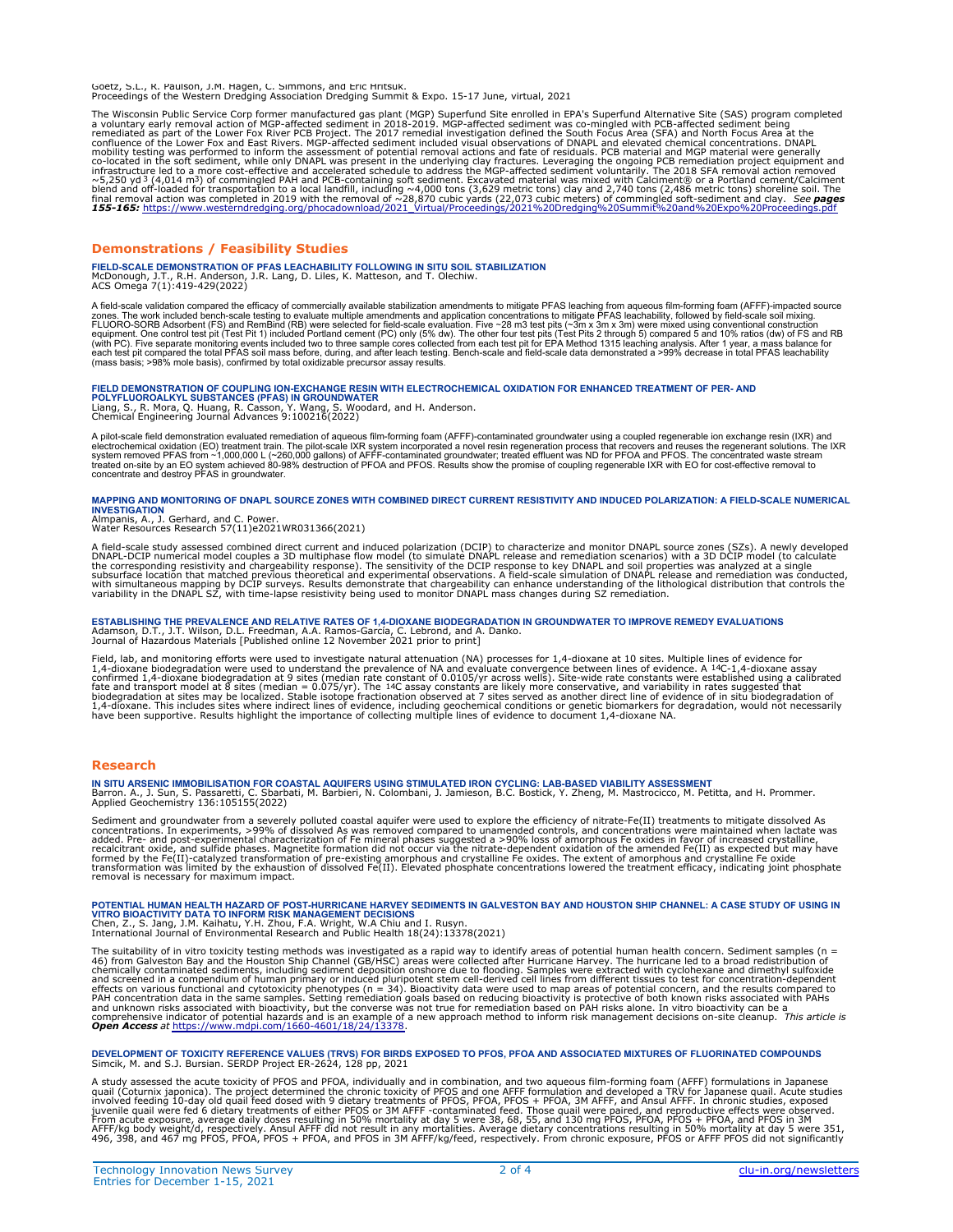affect egg production but had a variable effect on hatchability and chick body weight. Chick survivability considered the critical effect, significantly decreased<br>beginning at 8.7 mg PFOS and 11 mg AFFF PFOS/kg feed. The n

### SEDIMENT REMEDIATION WITH NEW COMPOSITE SORBENT AMENDMENTS TO SEQUESTER PHOSPHORUS, ORGANIC CONTAMINANTS, AND METALS<br>Wikstrom, J., S. Bonaglia, R. Ramo, G. Renman, J. Walve, J. Hedberg, and J.S. Gunnarsson.<br>Environmental S

A study tested injecting aluminum (Al) into sediments and thin-layer capping with Polonite (calcium-silicate), both with and without activated carbon (AC), to<br>simultaneously sequester sediment phosphorus (P), hydrophobic o

# A NOVEL, DIRECT-PUSH APPROACH FOR DETECTING SULFIDATED NANOPARTICULATE ZERO VALENT IRON (S-NZVI) IN SEDIMENTS USING REACTIVE AND<br>NON-REACTIVE FLUOROPHORES<br>Reischer, M., A.G. Christensen, K. Weber, D.J. Tobler, and K. Dider

A new direct-push-based technique was developed that combines fluorescent and visible imaging to detect sufidized nanoparticulate zero-valent iron (S-nZVI) in the subsurface. Lab experiments showed that S-nZYU are detecte

# COMPARISONS OF FOUR METHODS FOR MEASURING TOTAL PETROLEUM HYDROCARBONS AND SHORT-TERM WEATHERING EFFECT IN SOILS CONTAMINATED BY<br>CRUDE OIL AND FUEL OILS<br>Sun, Y., J. Ma, G. Yue, S. Liu, H. Liu, Q. Song, and B. Wu.<br>Water, Ai

A study compared gravimetric, infrared spectrometry (IR), gas chromatography-flame ionization detection (GC-FID), and ultraviolet spectrometric method produced higher methods for soil samples spiked by crude and fuel oils

### **General News**

#### **PFAS STRATEGIC ROADMAP: EPA'S COMMITMENTS TO ACTION 2021-2024** EPA, 26 pp, 2021

All levels of government—federal, Tribal, state, and local—need to exercise increased and sustained leadership to accelerate progress to clean up PFAS<br>contamination, prevent new contamination, and make game-changing breakt

[https://www.epa.gov/system/files/documents/2021-10/pfas-roadmap\\_final-508.pdf](https://www.epa.gov/system/files/documents/2021-10/pfas-roadmap_final-508.pdf) *See slides from October 2021 webinar:* <https://www.epa.gov/system/files/documents/2021-10/slides-epa-pfas-roadmap-public-webinars.pdf>

### **VALIDATION OF STREAMLINED MOBILE LAB-BASED REAL TIME PFAS ANALYTICAL METHODS** Quinnan, J., P. Curry, M. Lupo, M. Miller, and M. Rossi. ESTCP Project ER19-5203, 242 pp, 2021

The objectives of this project were to demonstrate the application of three real-time mobile laboratory methods to analyze PFAS, including a standard DoD<br>Quality Systems Manual approach, an accelerated liquid chromatograph

**HORIZONTAL DIRECTIONAL DRILLING AND WELL INSTALLATION FOR SUBSTRATE INJECTION** Ombalski, D. ǀ FRC 2021: The 26th Florida Remediation Conference, 17-19 November Orlando, Florida, abstract, 2021

This presentation details proper horizontal directional drilling and well installation techniques along with a screen design case study. *See presentation from previous remediation*<br>*seminar: <u>https://www.remediationsemina*</u>

**BIOAUGMENTATION AS A GREEN TECHNOLOGY FOR HYDROCARBON POLLUTION REMEDIATION. PROBLEMS AND PROSPECTS** Nwankwegu, A.S., L. Zhang, D. Xie, C.O. Onwosi, W.I. Muhammad, C.K. Odoh, K.Sam, and J.N. Idenyi. ǀ Journal of Environmental Management 304:114313(2022)

Advances in bioremediation, types and strategies conventionally adopted in contaminant clean-up are reported in this review. Natural attenuation and biostimulation and biostimulation application.<br>Ordable limitations, inclu

The Technology Innovation News Survey welcomes your comments and suggestions, as well as information about errors for correction. Please contact<br>Michael Adam of the U.S. EPA Office of Superfund Remediation and Technology I comments, suggestions, or corrections.

Mention of non-EPA documents, presentations, or papers does not constitute a U.S. EPA endorsement of their contents, only an acknowledgment that they<br>exist and may be relevant to the Technology Innovation News Survey audie